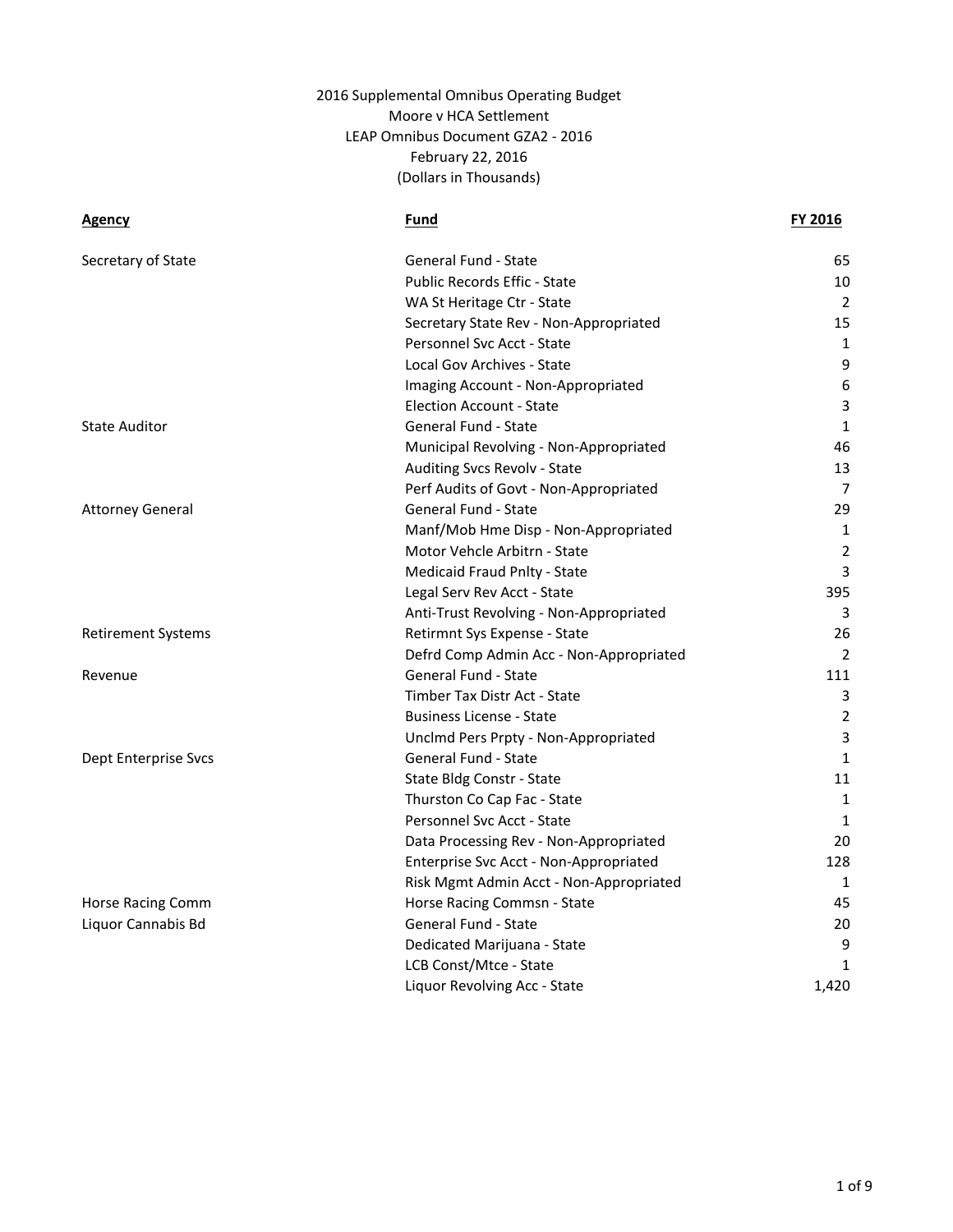| <b>State Patrol</b>  | General Fund - State                  | 29             |
|----------------------|---------------------------------------|----------------|
|                      | Death Investigations - State          | $\overline{2}$ |
|                      | Cnty Criminal Justic - State          | $\mathbf{1}$   |
|                      | WSP Highway Account - State           | 126            |
|                      | Fire Serv Trng Acct - State           | $\mathbf{1}$   |
|                      | Highway Safety Acct - State           | 1              |
|                      | <b>Fngrprint ID Account - State</b>   | 4              |
| Dept Labor & Indust  | General Fund - State                  | 8              |
|                      | Electrical License - State            | 11             |
|                      | Worker & Comm Right - State           | 1              |
|                      | Public Works Admin - State            | 1              |
|                      | <b>Accident Account - State</b>       | 77             |
|                      | Medical Aid Account - State           | 73             |
|                      | Pressure Systems Saf - State          | 1              |
| Licensing            | General Fund - State                  | 4              |
|                      | Architects' License - State           | $\mathbf{1}$   |
|                      | Profess Engineers' - State            | 3              |
|                      | Real Estate Cmsn - State              | 8              |
|                      | <b>Business License - State</b>       | 5              |
|                      | Uniform Commer Code - State           | $\overline{2}$ |
|                      | Real Est App C Acct - State           | $\mathbf{1}$   |
|                      | <b>Business Professions - State</b>   | 10             |
|                      | Motorcycle Safety Ed - State          | $\mathbf{1}$   |
|                      | State Wildlife Acct - State           | 1              |
|                      | Highway Safety Acct - State           | 172            |
|                      | Motor Vehicle Acct - State            | 77             |
|                      | Funeral & Cemetery - Non-Appropriated | $\mathbf{1}$   |
| <b>Military Dept</b> | General Fund - State                  | 240            |
|                      | Enhanced 911 Account - State          | 18             |
|                      | State Bldg Constr - State             | 5              |
|                      | Disaster Response - State             | 15             |
|                      | Worker & Comm Right - State           | 3              |
|                      | Nisq Earthquake Acct - State          | 3              |
| <b>DSHS</b>          | General Fund - State                  | 6,641          |
|                      | CEP and RIAcct - State                | 2              |
|                      | State Bldg Constr - State             | 1              |
|                      | Juv Acct Incentive - State            | $\overline{2}$ |
|                      | Perf Audits of Govt - State           | $\mathbf{1}$   |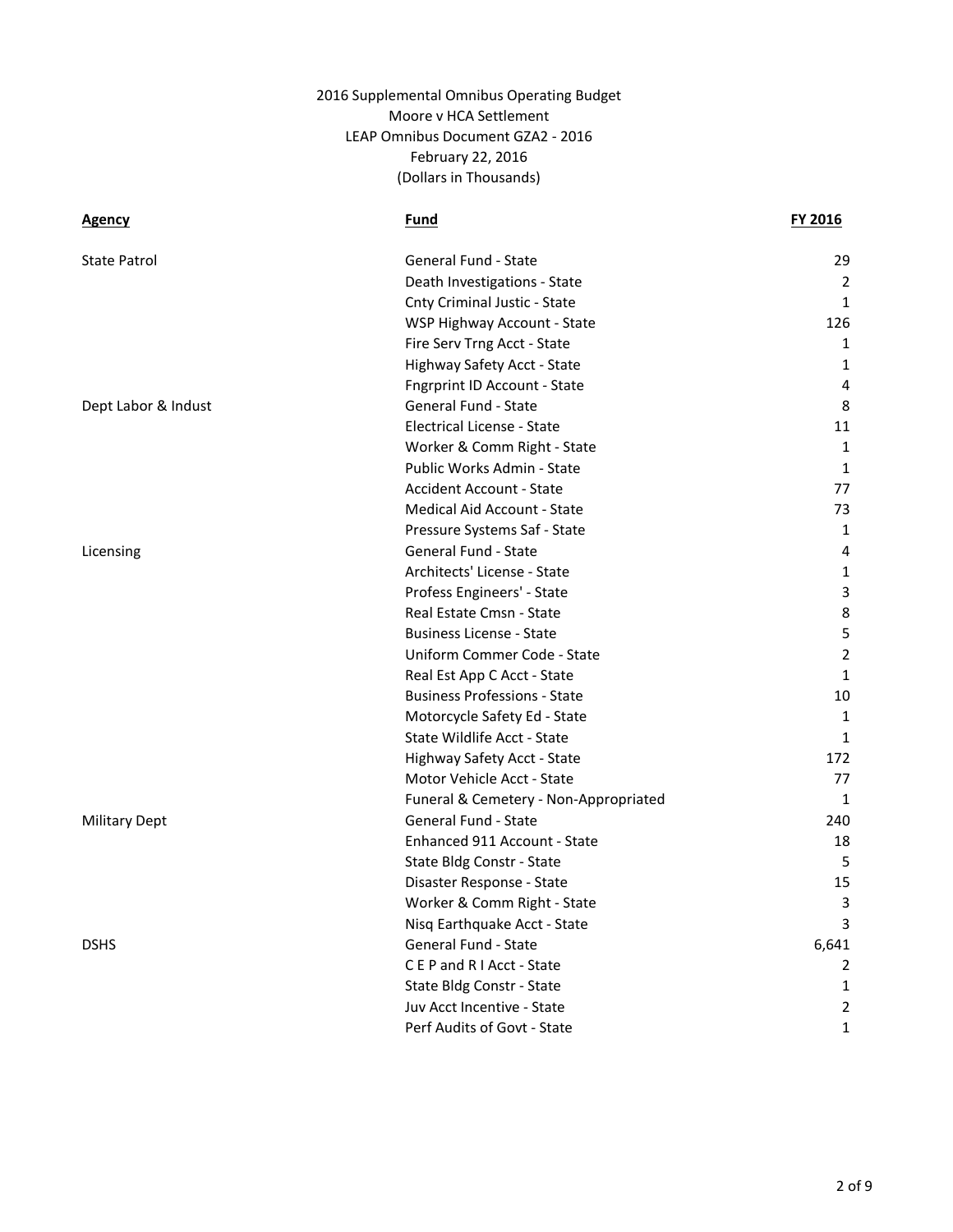| Dept of Health             | General Fund - State                    | 255            |
|----------------------------|-----------------------------------------|----------------|
|                            | <b>Health Prfessns Acct - State</b>     | 57             |
|                            | Safe Drink Wtr Acct - State             | 3              |
|                            | Drinking Water Assis - State            | 8              |
|                            | Water Works Op Cert - State             | 1              |
|                            | <b>State Toxics Control - State</b>     | 3              |
|                            | Med Test Site Licen - State             | $\overline{2}$ |
|                            | Tobacco Prev/Ctl - State                | 1              |
| Veterans' Affairs          | General Fund - State                    | 807            |
|                            | Veterans Stewardship - Non-Appropriated | 3              |
|                            | Vet Innovations Pgm - State             | 1              |
|                            | Veteran Estate Mgmt - State             | 5              |
| Corrections                | <b>General Fund - State</b>             | 1,594          |
|                            | State Bldg Constr - State               | 8              |
|                            | WA Auto Theft Prevnt - State            | 2              |
|                            | Cost of Supervision - Non-Appropriated  | $\overline{2}$ |
|                            | Correctional Industr - Non-Appropriated | 45             |
|                            | Institutional Stores - Non-Appropriated | 1              |
| <b>Student Achievement</b> | <b>General Fund - State</b>             | 115            |
|                            | Education Legacy T A - State            | 1              |
|                            | State Financial Aid - Non-Appropriated  | 2              |
|                            | Future Teachers - Non-Appropriated      | 1              |
|                            | Hith Profsni Loan/Sc - Non-Appropriated | 1              |
|                            | Adv College Tuit Pay - Non-Appropriated | 42             |
| Child Deaf Hrng Loss       | General Fund - State                    | 154            |
| U W                        | Education Legacy T A - State            | 90             |
|                            | Econ Dev Strat R A - State              | 1              |
|                            | HE Grants/Contract - Non-Appropriated   | 4,887          |
|                            | HE Dedicated Local - Non-Appropriated   | 2,898          |
|                            | HE Operating Fees - Non-Appropriated    | 3,299          |
|                            | Hi Ed N-Prop Lcl Cap - Non-Appropriated | 4              |
|                            | Self Ins Revlg Acct - Non-Appropriated  | 7              |
|                            | Stores Acct - HI ED - Non-Appropriated  | 13             |
|                            | Data Proc - Hi Educ - Non-Appropriated  | $\mathbf{1}$   |
|                            | High Educ Printing - Non-Appropriated   | 18             |
|                            | High Educ Facilities - Non-Appropriated | 540            |
|                            | High Ed Motor Pool - Non-Appropriated   | 11             |
|                            | U of W Hospital - Non-Appropriated      | 3,588          |
|                            | Assc Students' Acct - Non-Appropriated  | 224            |
|                            |                                         |                |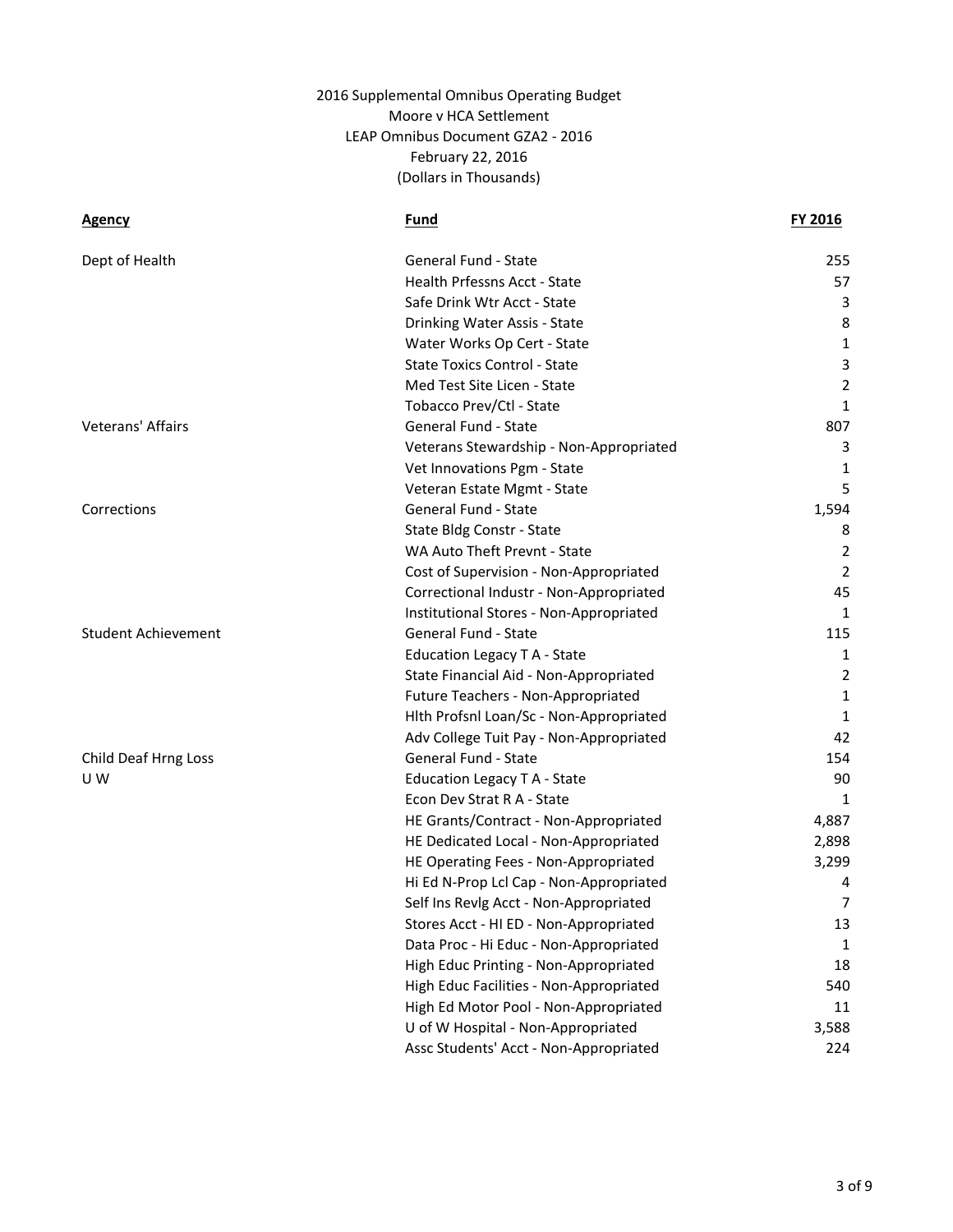| UW (Continued) | Inst High Ed - Park - Non-Appropriated  | 44    |
|----------------|-----------------------------------------|-------|
|                | Other Entrprises-Hed - Non-Appropriated | 283   |
|                | Housing/Food Svs Hed - Non-Appropriated | 199   |
|                | <b>Accident Account - State</b>         | 23    |
|                | Medical Aid Account - State             | 19    |
|                | Grant-In-aid-Sch/Fel - Non-Appropriated | 116   |
|                | Higher Ed Int Lend - Non-Appropriated   | 2     |
| W S U          | <b>WSU Building Account - State</b>     | 123   |
|                | HE Federal Appr Acct - Non-Appropriated | 156   |
|                | HE Grants/Contract - Non-Appropriated   | 1,649 |
|                | HE Dedicated Local - Non-Appropriated   | 958   |
|                | HE Operating Fees - Non-Appropriated    | 2,329 |
|                | Hi Ed N-Prop Lcl Cap - Non-Appropriated | 4     |
|                | <b>Education Const - State</b>          | 37    |
|                | Stores Acct - HI ED - Non-Appropriated  | 33    |
|                | Data Proc - Hi Educ - Non-Appropriated  | 25    |
|                | High Educ Printing - Non-Appropriated   | 58    |
|                | High Educ Facilities - Non-Appropriated | 163   |
|                | High Ed Motor Pool - Non-Appropriated   | 19    |
|                | Assc Students' Acct - Non-Appropriated  | 372   |
|                | Inst High Ed - Park - Non-Appropriated  | 42    |
|                | Other Entrprises-Hed - Non-Appropriated | 303   |
|                | Housing/Food Svs Hed - Non-Appropriated | 460   |
|                | Grant-In-aid-Sch/Fel - Non-Appropriated | 117   |
| E W U          | State Bldg Constr - State               | 4     |
|                | <b>EWU Capital Projects - State</b>     | 2     |
|                | Education Legacy T A - State            | 120   |
|                | HE Grants/Contract - Non-Appropriated   | 142   |
|                | HE Dedicated Local - Non-Appropriated   | 173   |
|                | HE Operating Fees - Non-Appropriated    | 569   |
|                | <b>Education Const - State</b>          | 1     |
|                | High Educ Printing - Non-Appropriated   | 7     |
|                | High Educ Facilities - Non-Appropriated | 43    |
|                | High Ed Motor Pool - Non-Appropriated   | 3     |
|                | Assc Students' Acct - Non-Appropriated  | 29    |
|                | Higher Educ Bookstor - Non-Appropriated | 22    |
|                | Inst High Ed - Park - Non-Appropriated  | 9     |
|                | Other Entrprises-Hed - Non-Appropriated | 1     |
|                | Housing/Food Svs Hed - Non-Appropriated | 120   |
|                |                                         |       |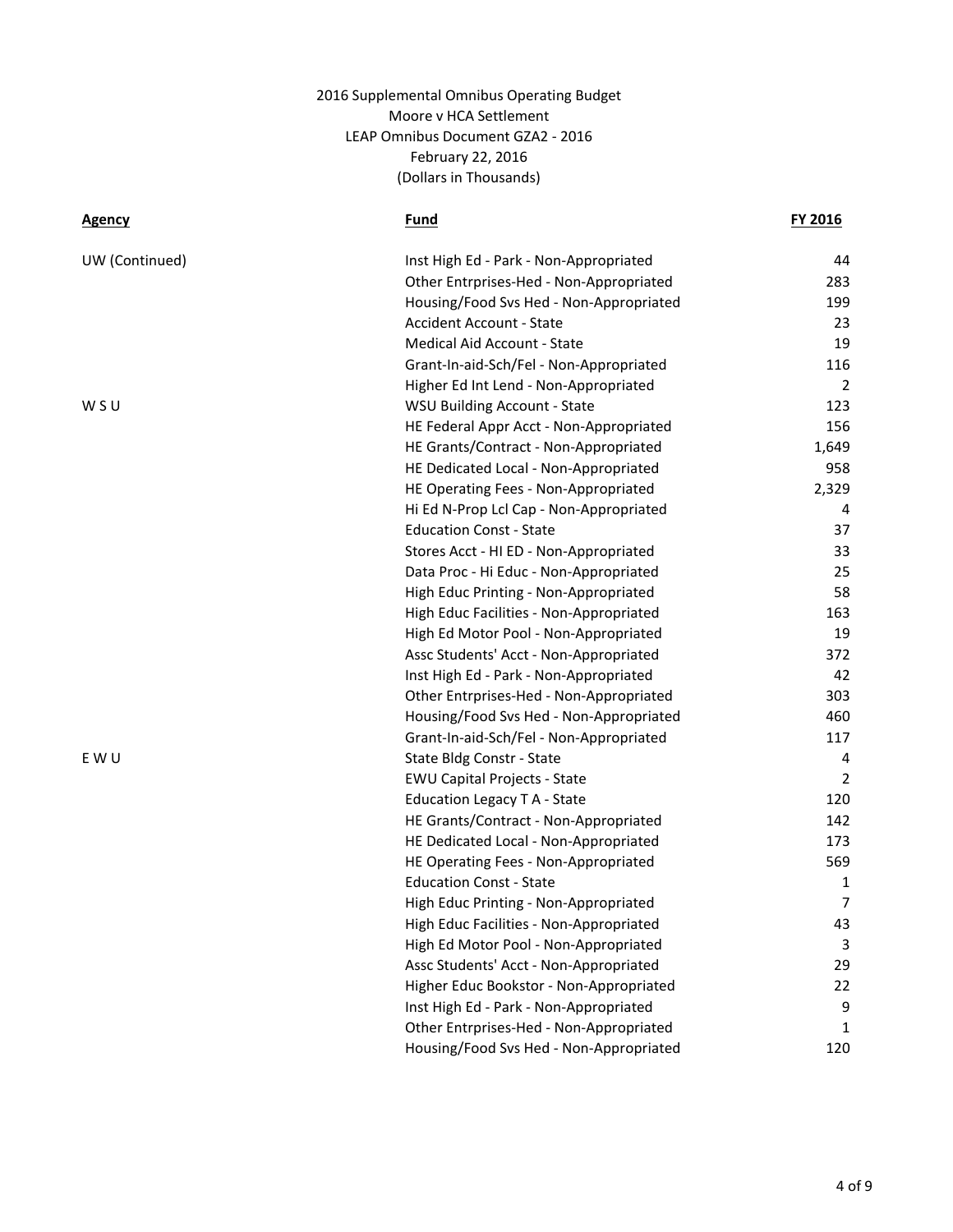| C W U<br><b>CWU Capital Projects - State</b><br>Education Legacy T A - State<br>HE Grants/Contract - Non-Appropriated<br>HE Dedicated Local - Non-Appropriated<br>HE Operating Fees - Non-Appropriated<br><b>Education Const - State</b><br>Stores Acct - HI ED - Non-Appropriated<br>High Educ Printing - Non-Appropriated<br>High Educ Facilities - Non-Appropriated<br>High Ed Motor Pool - Non-Appropriated<br>Assc Students' Acct - Non-Appropriated<br>Higher Educ Bookstor - Non-Appropriated<br>Inst High Ed - Park - Non-Appropriated<br>Housing/Food Svs Hed - Non-Appropriated<br>TESC<br><b>TESC Capital Project - State</b><br><b>Education Legacy T A - State</b><br>HE Grants/Contract - Non-Appropriated<br>HE Dedicated Local - Non-Appropriated<br>HE Operating Fees - Non-Appropriated<br>High Educ Printing - Non-Appropriated<br>High Educ Facilities - Non-Appropriated<br>High Ed Motor Pool - Non-Appropriated<br>Assc Students' Acct - Non-Appropriated<br>Higher Educ Bookstor - Non-Appropriated<br>Inst High Ed - Park - Non-Appropriated<br>Housing/Food Svs Hed - Non-Appropriated<br>WWU Capital Projects - State<br>w w u<br>Education Legacy T A - State<br>HE Grants/Contract - Non-Appropriated<br>HE Dedicated Local - Non-Appropriated<br>HE Operating Fees - Non-Appropriated<br><b>Education Const - State</b><br>Stores Acct - HI ED - Non-Appropriated<br>Data Proc - Hi Educ - Non-Appropriated<br>High Educ Printing - Non-Appropriated<br>High Educ Facilities - Non-Appropriated<br>Assc Students' Acct - Non-Appropriated<br>Higher Educ Bookstor - Non-Appropriated<br>Inst High Ed - Park - Non-Appropriated | <u>Agency</u> | <u>Fund</u> | FY 2016        |
|--------------------------------------------------------------------------------------------------------------------------------------------------------------------------------------------------------------------------------------------------------------------------------------------------------------------------------------------------------------------------------------------------------------------------------------------------------------------------------------------------------------------------------------------------------------------------------------------------------------------------------------------------------------------------------------------------------------------------------------------------------------------------------------------------------------------------------------------------------------------------------------------------------------------------------------------------------------------------------------------------------------------------------------------------------------------------------------------------------------------------------------------------------------------------------------------------------------------------------------------------------------------------------------------------------------------------------------------------------------------------------------------------------------------------------------------------------------------------------------------------------------------------------------------------------------------------------------------------------------------------------------------------------------|---------------|-------------|----------------|
|                                                                                                                                                                                                                                                                                                                                                                                                                                                                                                                                                                                                                                                                                                                                                                                                                                                                                                                                                                                                                                                                                                                                                                                                                                                                                                                                                                                                                                                                                                                                                                                                                                                              |               |             | 11             |
|                                                                                                                                                                                                                                                                                                                                                                                                                                                                                                                                                                                                                                                                                                                                                                                                                                                                                                                                                                                                                                                                                                                                                                                                                                                                                                                                                                                                                                                                                                                                                                                                                                                              |               |             | 64             |
|                                                                                                                                                                                                                                                                                                                                                                                                                                                                                                                                                                                                                                                                                                                                                                                                                                                                                                                                                                                                                                                                                                                                                                                                                                                                                                                                                                                                                                                                                                                                                                                                                                                              |               |             | 61             |
|                                                                                                                                                                                                                                                                                                                                                                                                                                                                                                                                                                                                                                                                                                                                                                                                                                                                                                                                                                                                                                                                                                                                                                                                                                                                                                                                                                                                                                                                                                                                                                                                                                                              |               |             | 83             |
|                                                                                                                                                                                                                                                                                                                                                                                                                                                                                                                                                                                                                                                                                                                                                                                                                                                                                                                                                                                                                                                                                                                                                                                                                                                                                                                                                                                                                                                                                                                                                                                                                                                              |               |             | 548            |
|                                                                                                                                                                                                                                                                                                                                                                                                                                                                                                                                                                                                                                                                                                                                                                                                                                                                                                                                                                                                                                                                                                                                                                                                                                                                                                                                                                                                                                                                                                                                                                                                                                                              |               |             | 13             |
|                                                                                                                                                                                                                                                                                                                                                                                                                                                                                                                                                                                                                                                                                                                                                                                                                                                                                                                                                                                                                                                                                                                                                                                                                                                                                                                                                                                                                                                                                                                                                                                                                                                              |               |             | 8              |
|                                                                                                                                                                                                                                                                                                                                                                                                                                                                                                                                                                                                                                                                                                                                                                                                                                                                                                                                                                                                                                                                                                                                                                                                                                                                                                                                                                                                                                                                                                                                                                                                                                                              |               |             | 5              |
|                                                                                                                                                                                                                                                                                                                                                                                                                                                                                                                                                                                                                                                                                                                                                                                                                                                                                                                                                                                                                                                                                                                                                                                                                                                                                                                                                                                                                                                                                                                                                                                                                                                              |               |             | 39             |
|                                                                                                                                                                                                                                                                                                                                                                                                                                                                                                                                                                                                                                                                                                                                                                                                                                                                                                                                                                                                                                                                                                                                                                                                                                                                                                                                                                                                                                                                                                                                                                                                                                                              |               |             | $\overline{2}$ |
|                                                                                                                                                                                                                                                                                                                                                                                                                                                                                                                                                                                                                                                                                                                                                                                                                                                                                                                                                                                                                                                                                                                                                                                                                                                                                                                                                                                                                                                                                                                                                                                                                                                              |               |             | 48             |
|                                                                                                                                                                                                                                                                                                                                                                                                                                                                                                                                                                                                                                                                                                                                                                                                                                                                                                                                                                                                                                                                                                                                                                                                                                                                                                                                                                                                                                                                                                                                                                                                                                                              |               |             | 13             |
|                                                                                                                                                                                                                                                                                                                                                                                                                                                                                                                                                                                                                                                                                                                                                                                                                                                                                                                                                                                                                                                                                                                                                                                                                                                                                                                                                                                                                                                                                                                                                                                                                                                              |               |             | 7              |
|                                                                                                                                                                                                                                                                                                                                                                                                                                                                                                                                                                                                                                                                                                                                                                                                                                                                                                                                                                                                                                                                                                                                                                                                                                                                                                                                                                                                                                                                                                                                                                                                                                                              |               |             | 93             |
|                                                                                                                                                                                                                                                                                                                                                                                                                                                                                                                                                                                                                                                                                                                                                                                                                                                                                                                                                                                                                                                                                                                                                                                                                                                                                                                                                                                                                                                                                                                                                                                                                                                              |               |             | 8              |
|                                                                                                                                                                                                                                                                                                                                                                                                                                                                                                                                                                                                                                                                                                                                                                                                                                                                                                                                                                                                                                                                                                                                                                                                                                                                                                                                                                                                                                                                                                                                                                                                                                                              |               |             | 43             |
|                                                                                                                                                                                                                                                                                                                                                                                                                                                                                                                                                                                                                                                                                                                                                                                                                                                                                                                                                                                                                                                                                                                                                                                                                                                                                                                                                                                                                                                                                                                                                                                                                                                              |               |             | 50             |
|                                                                                                                                                                                                                                                                                                                                                                                                                                                                                                                                                                                                                                                                                                                                                                                                                                                                                                                                                                                                                                                                                                                                                                                                                                                                                                                                                                                                                                                                                                                                                                                                                                                              |               |             | 32             |
|                                                                                                                                                                                                                                                                                                                                                                                                                                                                                                                                                                                                                                                                                                                                                                                                                                                                                                                                                                                                                                                                                                                                                                                                                                                                                                                                                                                                                                                                                                                                                                                                                                                              |               |             | 461            |
|                                                                                                                                                                                                                                                                                                                                                                                                                                                                                                                                                                                                                                                                                                                                                                                                                                                                                                                                                                                                                                                                                                                                                                                                                                                                                                                                                                                                                                                                                                                                                                                                                                                              |               |             | 4              |
|                                                                                                                                                                                                                                                                                                                                                                                                                                                                                                                                                                                                                                                                                                                                                                                                                                                                                                                                                                                                                                                                                                                                                                                                                                                                                                                                                                                                                                                                                                                                                                                                                                                              |               |             | 85             |
|                                                                                                                                                                                                                                                                                                                                                                                                                                                                                                                                                                                                                                                                                                                                                                                                                                                                                                                                                                                                                                                                                                                                                                                                                                                                                                                                                                                                                                                                                                                                                                                                                                                              |               |             | $\overline{4}$ |
|                                                                                                                                                                                                                                                                                                                                                                                                                                                                                                                                                                                                                                                                                                                                                                                                                                                                                                                                                                                                                                                                                                                                                                                                                                                                                                                                                                                                                                                                                                                                                                                                                                                              |               |             | 56             |
|                                                                                                                                                                                                                                                                                                                                                                                                                                                                                                                                                                                                                                                                                                                                                                                                                                                                                                                                                                                                                                                                                                                                                                                                                                                                                                                                                                                                                                                                                                                                                                                                                                                              |               |             | 16             |
|                                                                                                                                                                                                                                                                                                                                                                                                                                                                                                                                                                                                                                                                                                                                                                                                                                                                                                                                                                                                                                                                                                                                                                                                                                                                                                                                                                                                                                                                                                                                                                                                                                                              |               |             | 11             |
|                                                                                                                                                                                                                                                                                                                                                                                                                                                                                                                                                                                                                                                                                                                                                                                                                                                                                                                                                                                                                                                                                                                                                                                                                                                                                                                                                                                                                                                                                                                                                                                                                                                              |               |             | 34             |
|                                                                                                                                                                                                                                                                                                                                                                                                                                                                                                                                                                                                                                                                                                                                                                                                                                                                                                                                                                                                                                                                                                                                                                                                                                                                                                                                                                                                                                                                                                                                                                                                                                                              |               |             | 11             |
|                                                                                                                                                                                                                                                                                                                                                                                                                                                                                                                                                                                                                                                                                                                                                                                                                                                                                                                                                                                                                                                                                                                                                                                                                                                                                                                                                                                                                                                                                                                                                                                                                                                              |               |             | 22             |
|                                                                                                                                                                                                                                                                                                                                                                                                                                                                                                                                                                                                                                                                                                                                                                                                                                                                                                                                                                                                                                                                                                                                                                                                                                                                                                                                                                                                                                                                                                                                                                                                                                                              |               |             | 43             |
|                                                                                                                                                                                                                                                                                                                                                                                                                                                                                                                                                                                                                                                                                                                                                                                                                                                                                                                                                                                                                                                                                                                                                                                                                                                                                                                                                                                                                                                                                                                                                                                                                                                              |               |             | 113            |
|                                                                                                                                                                                                                                                                                                                                                                                                                                                                                                                                                                                                                                                                                                                                                                                                                                                                                                                                                                                                                                                                                                                                                                                                                                                                                                                                                                                                                                                                                                                                                                                                                                                              |               |             | 726            |
|                                                                                                                                                                                                                                                                                                                                                                                                                                                                                                                                                                                                                                                                                                                                                                                                                                                                                                                                                                                                                                                                                                                                                                                                                                                                                                                                                                                                                                                                                                                                                                                                                                                              |               |             | 8              |
|                                                                                                                                                                                                                                                                                                                                                                                                                                                                                                                                                                                                                                                                                                                                                                                                                                                                                                                                                                                                                                                                                                                                                                                                                                                                                                                                                                                                                                                                                                                                                                                                                                                              |               |             | 1              |
|                                                                                                                                                                                                                                                                                                                                                                                                                                                                                                                                                                                                                                                                                                                                                                                                                                                                                                                                                                                                                                                                                                                                                                                                                                                                                                                                                                                                                                                                                                                                                                                                                                                              |               |             | 1              |
|                                                                                                                                                                                                                                                                                                                                                                                                                                                                                                                                                                                                                                                                                                                                                                                                                                                                                                                                                                                                                                                                                                                                                                                                                                                                                                                                                                                                                                                                                                                                                                                                                                                              |               |             | 9              |
|                                                                                                                                                                                                                                                                                                                                                                                                                                                                                                                                                                                                                                                                                                                                                                                                                                                                                                                                                                                                                                                                                                                                                                                                                                                                                                                                                                                                                                                                                                                                                                                                                                                              |               |             | 57             |
|                                                                                                                                                                                                                                                                                                                                                                                                                                                                                                                                                                                                                                                                                                                                                                                                                                                                                                                                                                                                                                                                                                                                                                                                                                                                                                                                                                                                                                                                                                                                                                                                                                                              |               |             | 14             |
|                                                                                                                                                                                                                                                                                                                                                                                                                                                                                                                                                                                                                                                                                                                                                                                                                                                                                                                                                                                                                                                                                                                                                                                                                                                                                                                                                                                                                                                                                                                                                                                                                                                              |               |             | 10             |
|                                                                                                                                                                                                                                                                                                                                                                                                                                                                                                                                                                                                                                                                                                                                                                                                                                                                                                                                                                                                                                                                                                                                                                                                                                                                                                                                                                                                                                                                                                                                                                                                                                                              |               |             | 11             |
| Other Entrprises-Hed - Non-Appropriated                                                                                                                                                                                                                                                                                                                                                                                                                                                                                                                                                                                                                                                                                                                                                                                                                                                                                                                                                                                                                                                                                                                                                                                                                                                                                                                                                                                                                                                                                                                                                                                                                      |               |             | 20             |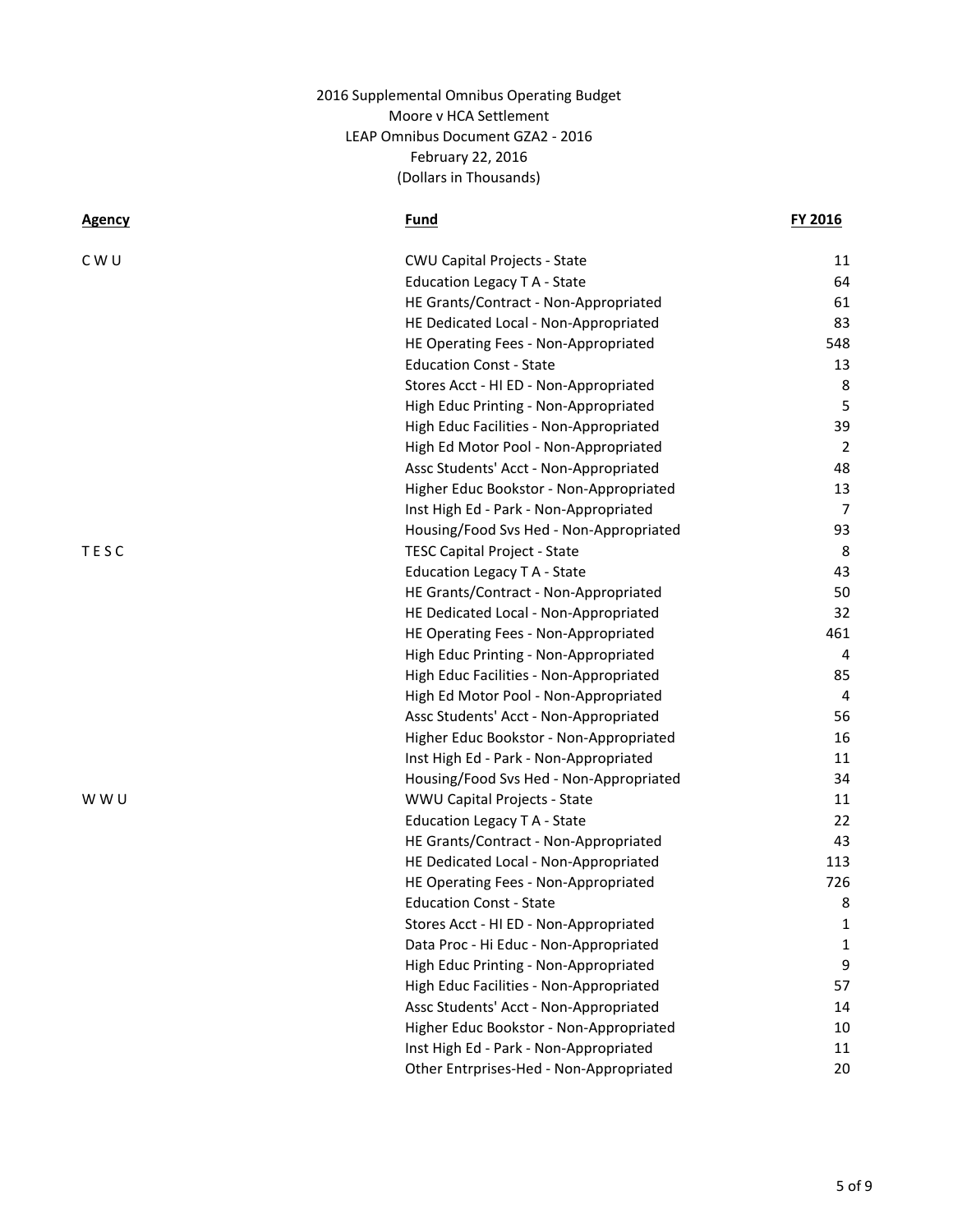| WWU (Continued)        | Housing/Food Svs Hed - Non-Appropriated | 49             |
|------------------------|-----------------------------------------|----------------|
|                        | Grant-In-aid-Sch/Fel - Non-Appropriated | 1              |
|                        | Higher Ed Work Study - Non-Appropriated | 1              |
| Dept of Transportation | Aeronautics - State                     | 3              |
|                        | PS Cap Construction - State             | 30             |
|                        | HOT Lanes Op Acct - State               | $\mathbf{1}$   |
|                        | Transpo Partner Acct - State            | 136            |
|                        | Highway Safety Acct - State             | $\overline{2}$ |
|                        | Motor Vehicle Acct - State              | 907            |
|                        | Puget Sd Ferry Oper - State             | 375            |
|                        | SR 520 Corridor Acct - State            | 19             |
|                        | Special Category C - State              | 2              |
|                        | Multimodal Acct - State                 | 26             |
|                        | Transp Equipment Acc - Non-Appropriated | 45             |
|                        | Tacoma Narrows Toll - State             | 5              |
|                        | Transp 2003 (Nickel) - State            | 89             |
|                        | Misc Transportation - Non-Appropriated  | 41             |
| Dept of Ecology        | General Fund - State                    | 165            |
|                        | <b>Reclamation Acct - State</b>         | 3              |
|                        | Flood Control Assist - State            | 1              |
|                        | Waste Reduct/Recycle - State            | 10             |
|                        | State Bldg Constr - State               | 2              |
|                        | Col Rvr Basin Water - State             | $\mathbf{1}$   |
|                        | Site Closure Account - State            | $\mathbf{1}$   |
|                        | Cleanup Settlement - State              | $\mathbf 1$    |
|                        | Worker & Comm Right - State             | 3              |
|                        | <b>State Toxics Control - State</b>     | 106            |
|                        | Local Toxics Control - State            | 7              |
|                        | Water Quality Permit - State            | 38             |
|                        | Underground Storage - State             | 3              |
|                        | <b>Biosolids Prmt Acct - State</b>      | 1              |
|                        | Environ Legacy Stwd - State             | $\overline{2}$ |
|                        | Hazardous Waste - State                 | $\overline{7}$ |
|                        | Radioactive Mixed - State               | $\overline{2}$ |
|                        | Air Poll Contr Acct - State             | $\overline{2}$ |
|                        | Oil Spill Prevn Acct - State            | 8              |
|                        | Air Oper Permit Acct - State            | 3              |
|                        | <b>Water Pollution Ctrl - State</b>     | 3              |
|                        |                                         |                |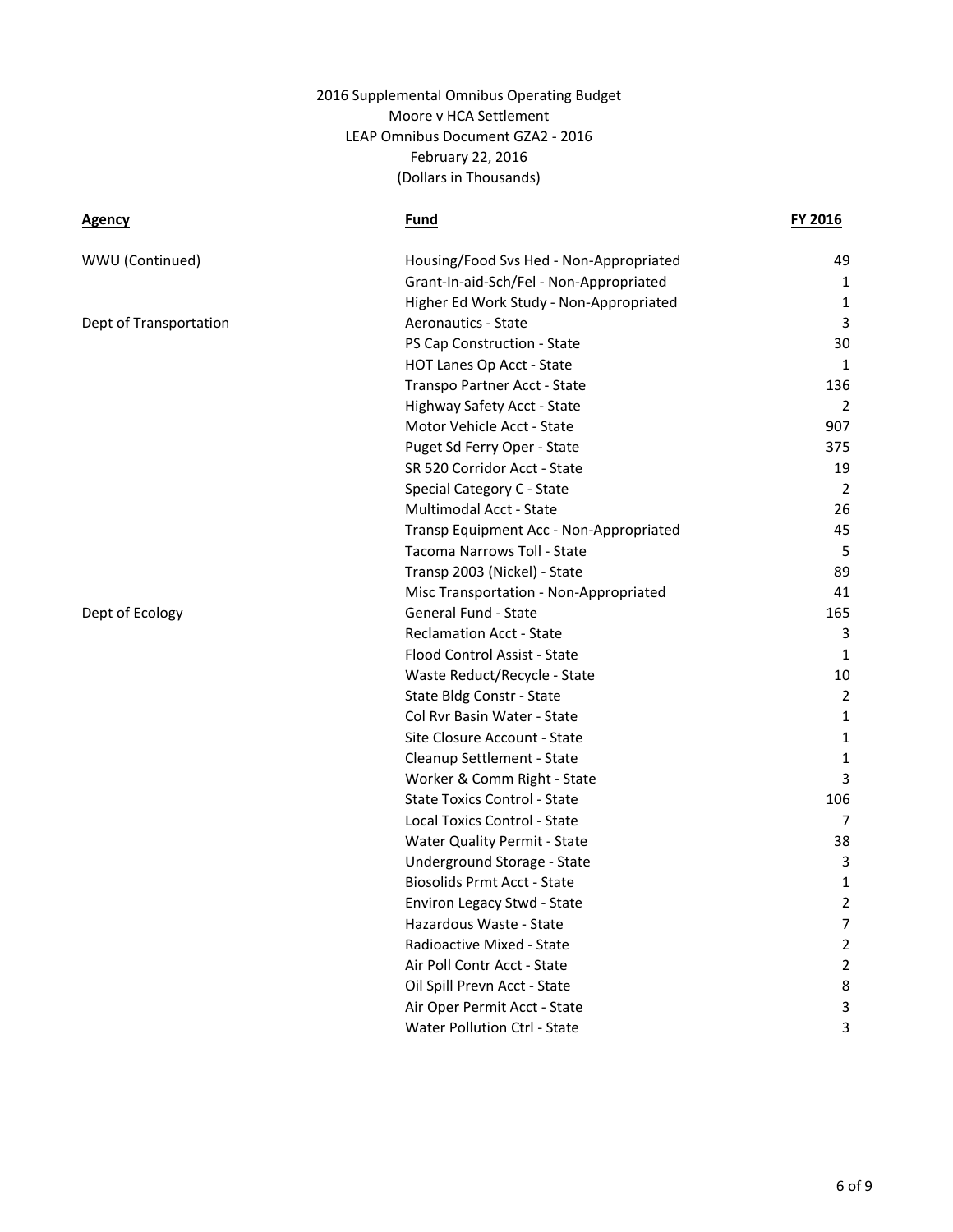| Parks & Rec Comm | <b>General Fund - State</b>             | 653   |
|------------------|-----------------------------------------|-------|
|                  | <b>Winter Recreation - State</b>        | 4     |
|                  | ORV/NonHiwy Veh Acct - State            | 3     |
|                  | Snowmobile Account - State              | 5     |
|                  | <b>Aquatic Lands Acct - State</b>       | 6     |
|                  | Waste Reduct/Recycle - State            | 4     |
|                  | State Bldg Constr - State               | 95    |
|                  | Boating Safety Ed C - Non-Appropriated  | 2     |
|                  | Motor Vehicle Acct - State              | 1     |
|                  | Hood Canal Aquatic B - State            | 2     |
|                  | <b>Recreation Resources - State</b>     | 26    |
|                  | NOVA Program Account - State            | 25    |
|                  | Parks Renewal Acct - State              | 398   |
| Fish & Wildlife  | General Fund - State                    | 1,165 |
|                  | ORV/NonHiwy Veh Acct - State            | 1     |
|                  | Aquatic Lands Acct - State              | 42    |
|                  | Industrial Insurance - Non-Appropriated | 1     |
|                  | Recreatnl Fish Enhan - State            | 13    |
|                  | State Bldg Constr - State               | 83    |
|                  | Warm Water Game Fish - State            | 16    |
|                  | Fish & Wild E Reward - Non-Appropriated | 1     |
|                  | EW Pheas Enh Acct - State               | 1     |
|                  | Aquatic Inv Sp Prev - State             | 3     |
|                  | State Wildlife Acct - State             | 549   |
|                  | Special Wildlife - State                | 13    |
|                  | Rockfish Research - Non-Appropriated    | 1     |
|                  | Columbia River Salm - Non-Appropriated  | 7     |
|                  | Hyd Prj Approval - State                | 1     |
|                  | Environ Legacy Stwd - State             | 1     |
|                  | Region Fisheries Enh - Non-Appropriated | 1     |
|                  | Oil Spill Prevn Acct - State            | 6     |
|                  | <b>Recreation Resources - State</b>     | 2     |
|                  | Fish & Wild Equip - Non-Appropriated    | 1     |
|                  | Oyster Reserve Land - State             | 1     |
|                  |                                         |       |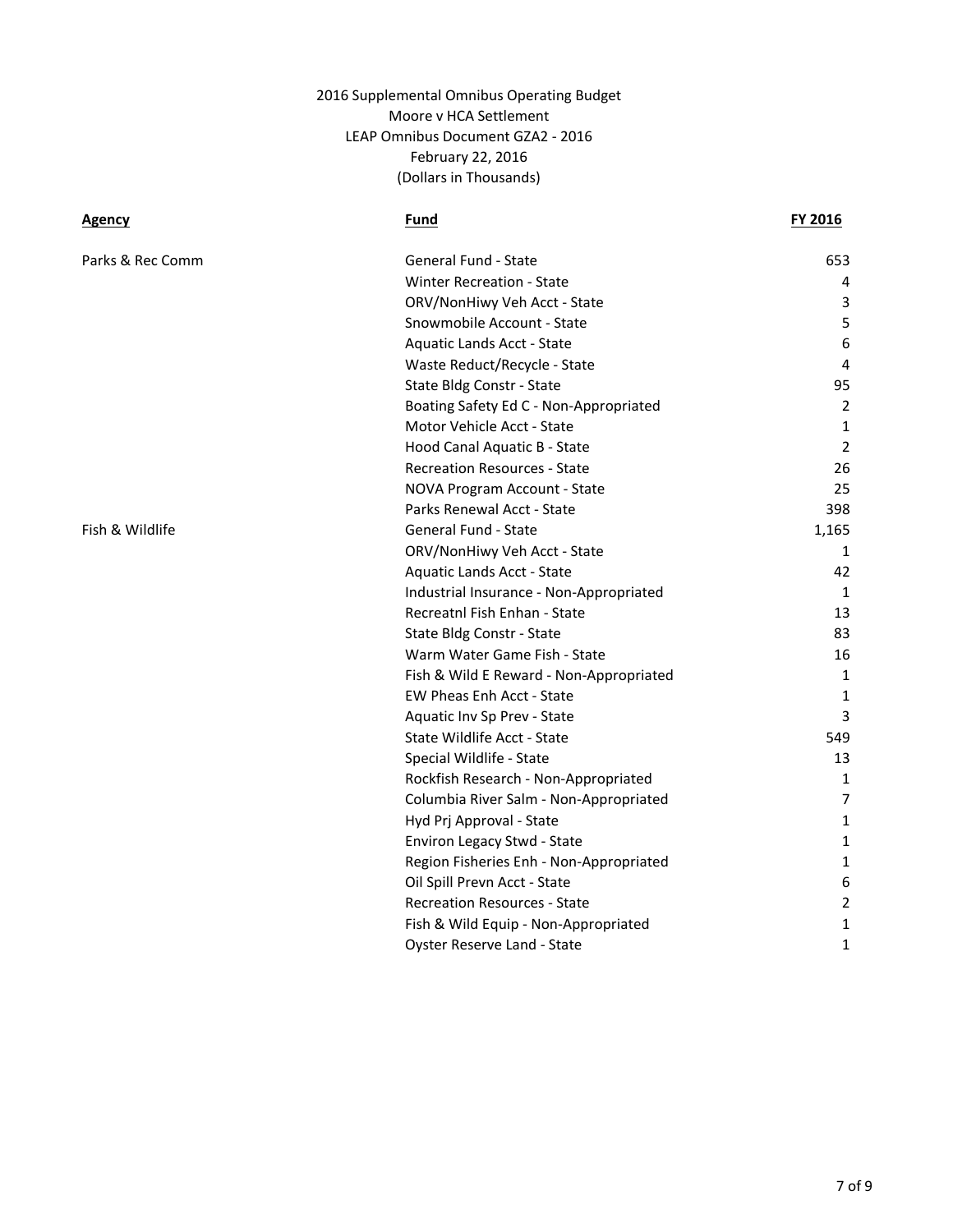| DNR                        | General Fund - State                    | 185            |
|----------------------------|-----------------------------------------|----------------|
|                            | Forest Development - State              | 113            |
|                            | ORV/NonHiwy Veh Acct - State            | 10             |
|                            | Surveys & Maps Acct - State             | 3              |
|                            | <b>Aquatic Lands Acct - State</b>       | 9              |
|                            | Res Mgmt Cost Acct - State              | 186            |
|                            | Surface Mining Recl - State             | 6              |
|                            | State Bldg Constr - State               | 18             |
|                            | Disaster Response - State               | $\overline{2}$ |
|                            | Con Harv Rev Account - Non-Appropriated | $\overline{2}$ |
|                            | Park Land Trust Rvlg - Non-Appropriated | $\overline{2}$ |
|                            | Forest & Fish Suppt - State             | $\mathbf{1}$   |
|                            | Aquatic Land Dredged - State            | $\mathbf{1}$   |
|                            | Clarke/McNary - Non-Appropriated        | 4              |
|                            | Forest Assessment - Non-Appropriated    | 47             |
|                            | ST Forest Nursery - Non-Appropriated    | 9              |
|                            | Access Road Rev Acct - Non-Appropriated | 39             |
|                            | Forest Practices App - State            | 1              |
|                            | Environ Legacy Stwd - State             | $\mathbf{1}$   |
|                            | Air Poll Contr Acct - State             | $\mathbf{1}$   |
|                            | NOVA Program Account - State            | $\mathbf{1}$   |
|                            | Nat Res Equip Acct - Non-Appropriated   | 34             |
|                            | Derelict Vessel Rmv - State             | 1              |
|                            | Agric College Trst - State              | 3              |
| Agriculture                | General Fund - State                    | 136            |
|                            | <b>Aquatic Lands Acct - State</b>       | 5              |
|                            | Motor Vehicle Acct - State              | 3              |
|                            | Agric Local Acct - Non-Appropriated     | 182            |
|                            | Grain Inspection - Non-Appropriated     | 87             |
|                            | <b>State Toxics Control - State</b>     | 11             |
|                            | Fruit/Vegetable Insp - Non-Appropriated | 148            |
| <b>Employment Security</b> | General Fund - State                    | 178            |
|                            | Unemploy Comp Admin - State             | 570            |
|                            | Admin Contingen Acct - State            | 20             |
|                            | <b>Employment Service - State</b>       | 45             |
|                            |                                         |                |